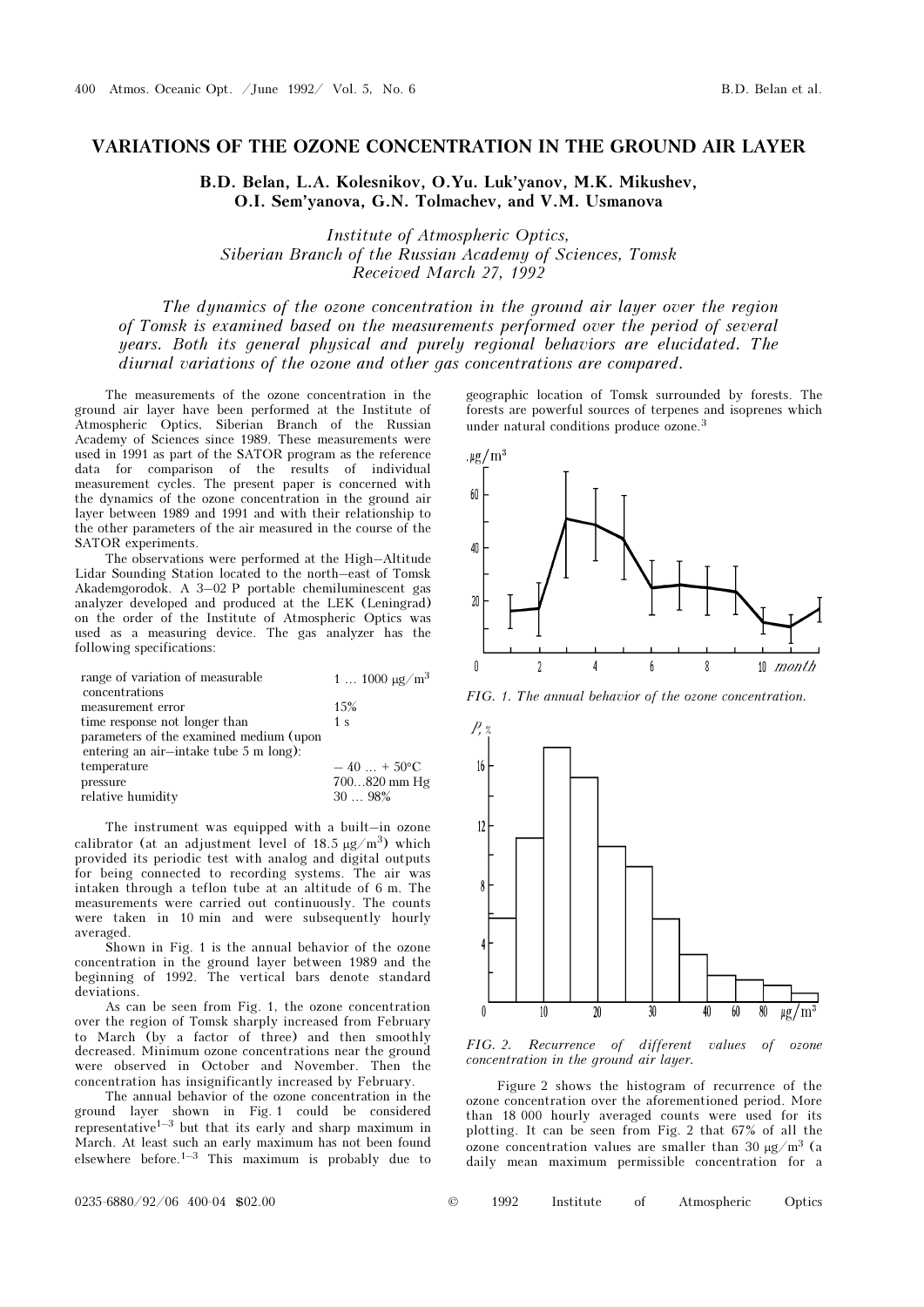residental area). If ozone in the ground air layer had not undergone diurnal variations, then the remaining 33% could have been a very dangerous index. Therefore it is expedient to examine the particular features of diurnal variation of ozone.

The diurnal variation of the ozone concentration calculated from the entire data array is shown in Fig. 3. The standard deviations are denoted by vertical bars. The minimum concentration can be seen between 6:00 and 10:00 a.m. (LT) and the somewhat smoothed maximum can be seen between 15:00 and 18:00 p.m. The same diurnal behavior of the ozone concentration was reported in Refs. 2 and 3. These papers pointed out that the amplitude of diurnal variation depended on season.



FIG. 3. The diurnal behavior of ozone averaged over the period of many years.



FIG. 4. The diurnal behavior of ozone: for January (a), for April  $(b)$ , for June  $(c)$ , and for October  $(d)$ .

The last statement is well illustrated by Fig. 4. Thus, while in January the diurnal behavior is almost neutral and even, to some extent, reverse (a small maximum can be seen before sunrise), in April and June, when ozone is produced in the ground layer, the behavior of the ozone concentration becomes classic: it is minimum in the morning and maximum at afternoon. The behavior observed in October was close to the neutral and classic diurnal behavior. As for the diurnal variation of the amplitude over a year period,

we can notice that it rises with increase in the ozone concentration. It should be noted, however, that in April over Tomsk it exceeds a daily mean maximum permissible concentration.

Returning to the anomalous diurnal variation in January, we may assume that it is due to sedimentation of ozone from the overlying layers in which its concentration is higher while its destruction on snow is minimum.<sup>2,3</sup> We came to this conclusion based on the results of airborne sounding of ozone and its simultaneous ground–based measurements made in the Far East<sup>4</sup> where we determined definitely the sedimentation of ozone at night during a cold season.

The SATOR program was accomplished in two stages and included summer and fall experiments. In the course of the summer experiment the observations were being continuously performed from June 14 to July 6. We carried out 24 complete diurnal cycles of measurements. The fall experiment was implemented by 24–hour cycles with week's intervals and day/night shifts. In the course of the fall experiment we obtained 8 complete 24–hour cycles.

In the course of the SATOR experiments, in addition to ozone concentration, the total aerosol number density was measured using an AZ–5 counter. Carbon oxide and dioxide concentrations were also measured using a GIAM– 15 home–made gas analyzer. The AZ–5 photoelectric counter was used for measuring the number of particles with radius  $\geq 0.2$  μm per unit volume in the range 0–300 cm<sup>-3</sup> with a 20% error. The GIAM–15 gas analyzers depending on their adjustment had the following specifications. When adjusting according to carbon oxide, the measurement range was 0–100 ppm with a  $\pm 5\%$  error, when adjusting according to carbon dioxide, it was between 0 and 1000 ppm with a  $\pm$  10% error. The AZ-5 counter was equipped with a built–in calibrator, the GIAM–15 gas analyzers were supplied with reference gas mixtures which allowed us to control the performance of the instrument in the course of a 24–hour measurement. The air was intaken in the same way as it was described for ozone.

An average daily variation of the above–mentioned components and ozone in the ground air layer for summer and fall stages of the SATOR experiment are shown in Figs. 5 and 6, respectively.

As can be seen from Fig. 5, ozone and carbon dioxide possessed reverse dependences in summer. Ozone behavior followed a conventional scheme with minimum before sunrise and in the morning and sharply pronounced maximum at afternoon. The maximum concentration of carbon dioxide was observed before sunrise and its minimum was detected at afternoon. Such a diurnal behavior of carbon dioxide is accounted for by vital activity of plants which, as is well known,<sup>5</sup> produce carbon dioxide at night and oxygen in the daytime. Carbon oxide concentration varied in a more complicated manner. Two small maxima can be seen in the morning and at night which are probably associated with exhausts of the motor transport. Near the observation site there was an automobile enterprise and these maxima appeared when the automobiles left and arrived at its territory. Two not very deep minima can be seen in the diurnal behavior of carbon oxide at around midnight and noon. Their appearance could also be related to the traffic when it became less heavy. The aerosol number density reveals the most obscure behavior. This could be the superposition of several processes such as aerosol formation from gases, ozone sinks through an aerosol, turbulent ascent, and transport of dust. According to the data obtained earlier<sup>4</sup> such a superposition of different processes took place under urban conditions.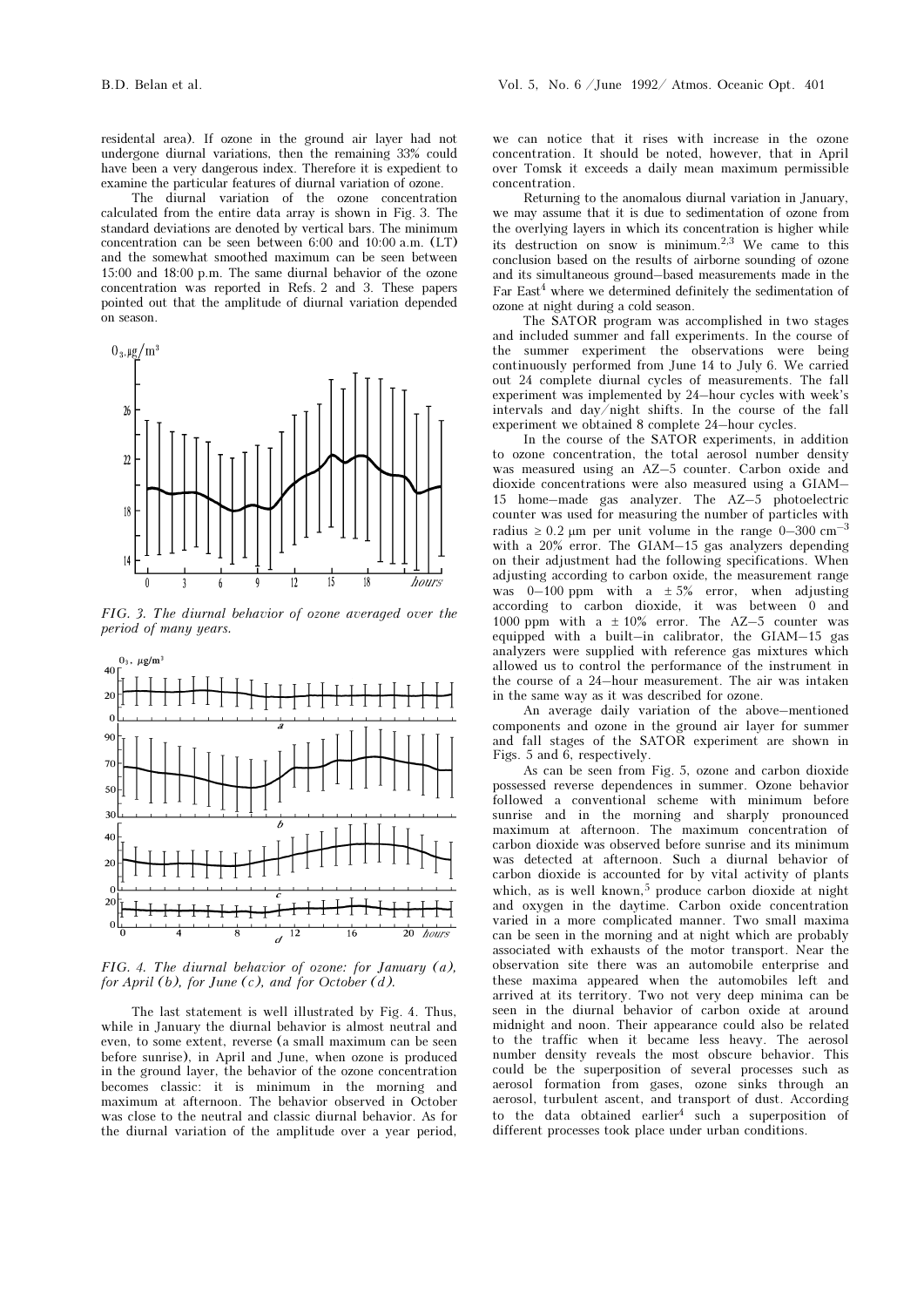

FIG. 5. The diurnal behavior of the number densities: 1) aerosol. 2) carbon oxide, 3) carbon dioxide, and 4) ozone in summer.



FIG. 6. The diurnal behavior of aerosol, carbon oxide, carbon dioxide, and ozone in fall. Designations are the same as in Fig. 5.

In the course of the fall cycle of measurements the diurnal behavior of the air components under study except for carbon dioxide, sharply changes. As can be seen from Fig. 6, there appears a secondary night maximum for ozone. The only explanation for this maximum is that the ozone sedimentates from the overlying layers of the air. The aerosol number density in its diurnal behavior reveals minima and maxima that can be explained only by duration of the measurement period when different air masses flew into the region of measurements and the aerosol was incapable of recovering in contrast to gas composition, which was recovered in one or two days.4 The diurnal behavior of carbon oxide also changed strongly. However, this fact has not yet been explained.

To summarize, we note that the dynamics of the near– ground ozone concentration over the region of Tomsk following the general physical behavior has its own regional features, e.g., as the early onset of spring maximum and the existence of secondary night maximum in diurnal behavior. A qualitative comparison of diurnal behavior of ozone with those of the other gases and aerosol does not reveal close relationships, with the exception of carbon dioxide in summer. The industrial enterprises of Tomsk located at a